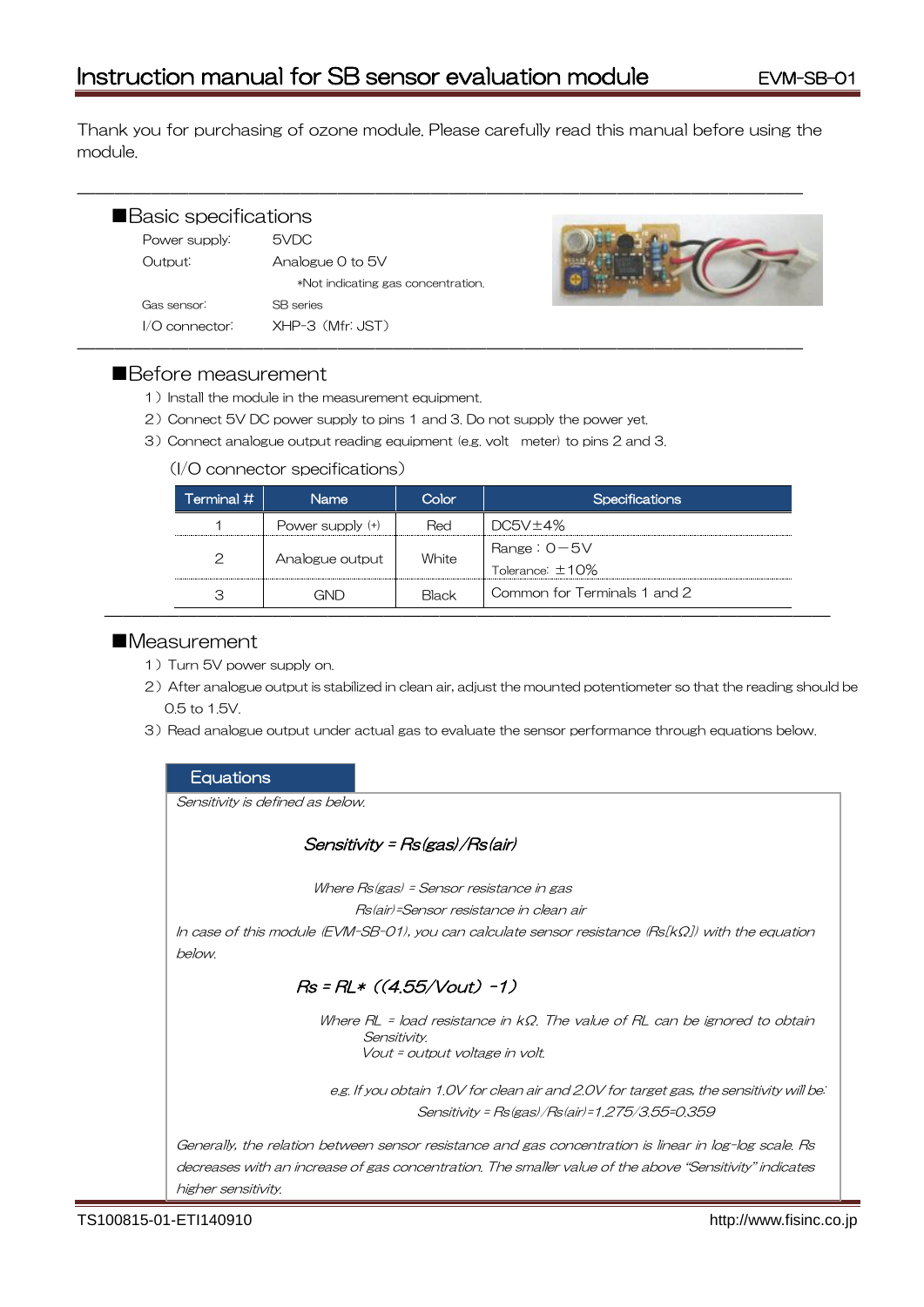### Standard curve

Semiconductor gas sensor is different in sensitivity and sensor resistance piece by piece. If you intend to make a precise measurement, you should prepare "Standard curve" as below.

- ① Keep power on the module for 24 hours to stabilize the sensor.
- ② Measure analogue output in clean air.
- ③ Measure analogue outputs in several known gas concentrations.
- ④ Calculate the Sensitivities with the values obtain in the above ② and ③.

―――――――――――――――――――――――――――――――――――――――

⑤ Plot the standard curve with sensitivity on Y-axis and gas concentration on X-axis in log-log scale.

You can find the unknown gas concentration with the above standard curve.

## ■End of measurement

- 1) Turn off the power supply.
- 2) Remove the analogue output equipment from the module.
- 3) Store the module under clean atmosphere at normal temperature and humidity.

## ■Notes for operation

This module is designed to easily evaluate semiconductor gas sensors and NOT a precision measurement device. Please consider the following notes while using the module.

―――――――――――――――――――――――――――――――――――――――

#### -1. Ambient temperature and humidity change may influences analogue output.

Semiconductor gas sensors are influenced by ambient temperature and humidity change. Water vapor is considered as a kind of gas. Therefore, use the module where temperature and humidity do not change rapidly. They also change day by day. This will also influence the sensor resistance. Use the module under the smallest change in temperature and humidity. Recommendable operating temperature is 0 to 40C.

#### -2. Wind effect may cause the module's sensitivity

The sensor has a heater warming the sensing material. If the wind directly hits the sensor, the operating temperature decreases, resulting in sensitivity drift.

To avoid the above, the module should be kept under no or slight wind condition. If the module is mounted in the middle of an air flow, re-design your enclosure to prevent direct air flow.

#### -3.High concentration gas may cause the module to be defective.

Gas sensor is stabilized with oxygen molecules adsorbed on the sensing element surface. In case the sensor is exposed in high concentration gas or is directly hit by gas, the surface will temporarily lack of oxygen. This may cause the module to be defective. Maximum allowable gas concentration is 5000ppm in general.

#### -4. Responding to more than one kind of gas

Gas selectivity is controlled by gas sensing materials and additives. However, the sensor is also sensitive to other gases than target gases. Then, the output from the module reflects the sum of different gas sensitivity if more than one gas is used.

#### -5.Non-odor gases

The gas sensors are sensitive to reducing gases including non-odor gases such as carbon monoxide, hydrogen, methane, etc. If your target gas is odor gas such as alcohol, confirm whether odorless gas coexists.